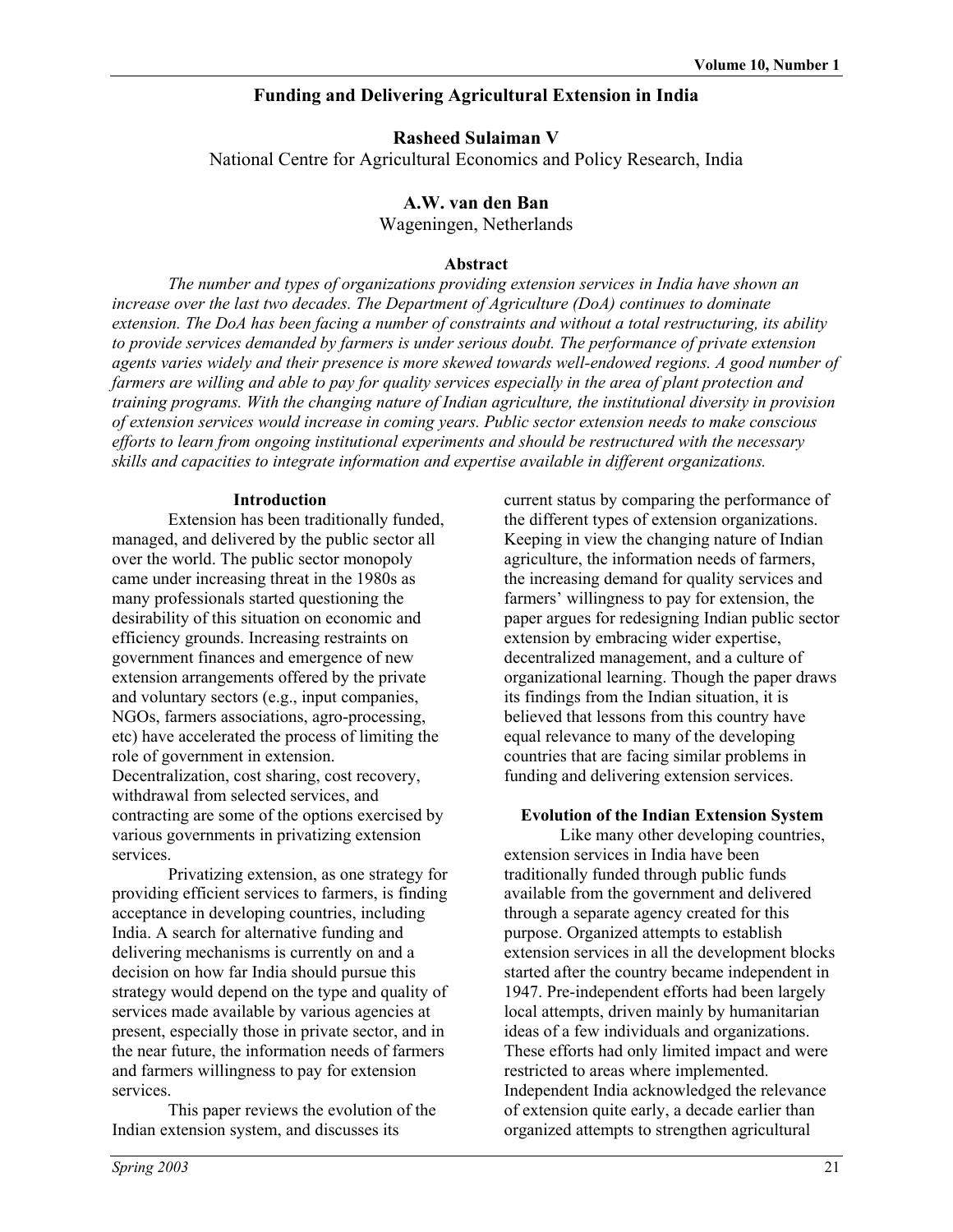#### **Volume 10, Number 1**

research in the country. External aid for agricultural development emphasized extension in the 1950s. The two important programs, the Community Development (CD) and the National Extension Service (NES) had been clear examples of the government's commitment to provide a number of services in areas such as agriculture, health, animal husbandry and education to all sections of the society. With little progress on the agricultural front, the need for providing special attention to agriculture was realized and since the 60s many new programs to raise agricultural production were initiated in the country.

Until the 1960s, agricultural extension was purely a function performed under the guidance of the state Department of Agriculture (DoA). A few voluntary organizations were also doing effective agricultural development work in their limited areas of jurisdiction. The Indian Council of Agricultural Research (ICAR) started getting involved in extension activities in 1966 with the National Demonstration Program. ICAR's involvement increased considerably, with the initiation and spread of Krishi Vigyan Kendras (KVK=Farm Science Centers). ICAR also initiated programs such as the Lab to Land Program and the Operational Research Program, which were merged with the KVKs in the 90s.

Establishment of radio stations and initiation of rural programs resulted in wider use of mass media for agricultural development. The print media followed suit. State Agricultural Universities (SAUs) initiated training programs (for officials and farmers), demonstrations, and exhibitions and these programs got strengthened with the establishment of Directorate of Extension in each SAU. Organizations created for promotion of specific commodities (Commodity Boards) and specific areas (Command Area Development Authority) also initiated extension activities. Extension was treated essentially as a public good, and with only public sector in the fray for technology development and transfer, the focus was on spreading the reach of extension to all parts of the country through more extension staff and a large number of programs.

The 1980s saw most of the states embracing the World Bank funded Training and Visit (T & V) system of extension. T&V improved the funding and human resource intensity of extension and brought a unified command for extension. The "straitjacket"

approach of T&V, ignoring the agro-climatic and socio-economic diversity of this country, gave mixed results. The T&V system of extension made impressive gains (in terms of productivity) in irrigated areas but failed to make any significant impact in the majority of rain-fed areas (Purcell & Anderson, 1977). The need for a proper analysis of institutional and socio-economic factors in rain-fed areas and the importance of varied social science skills for making relevant interventions was also highlighted (Farrington *et al*, 1998). Since the 1980s, more NGOs, agro-input industries, and agro-processors started taking up agricultural extension activities. Farmer associations and producer co-operatives are also presently involved in extension services in select crops and commodities. A large number of extension services are being provided by input companies, especially fertilizer companies. With an increase in rural literacy, newspapers are devoting more space for reports related to agricultural technology and development.

#### **Post-T&V initiatives**

With external support drying up, the states started to downplay the rigor of training and visit and the 90s saw many states making experiments in providing extension services. These new initiatives include, decentralization (extension planning and control under elected bodies at the district/block level), contracting NGOs for some extension activities, adoption of a group approach (instead of the earlier individual approach), use of para-extension worker substitutes for field extension workers of the DoA, and setting up multi-disciplinary teams of scientists of State Agricultural University at the district level. Another trend is the formation of specific organizations (which are less bureaucratic, more flexible and with wider expertise) to implement special programs related to agricultural development. Formation of new organizations became essential due to the increasing inability of the line departments such as DoA to deliver results.

Another important institutional innovation presently being tried in a few selected districts has been the formation of an Agricultural Technology Management Agency (ATMA). ATMA is a registered society of key stakeholders involved in agricultural activities in a district and it is the focal point for integrating research and extension activities and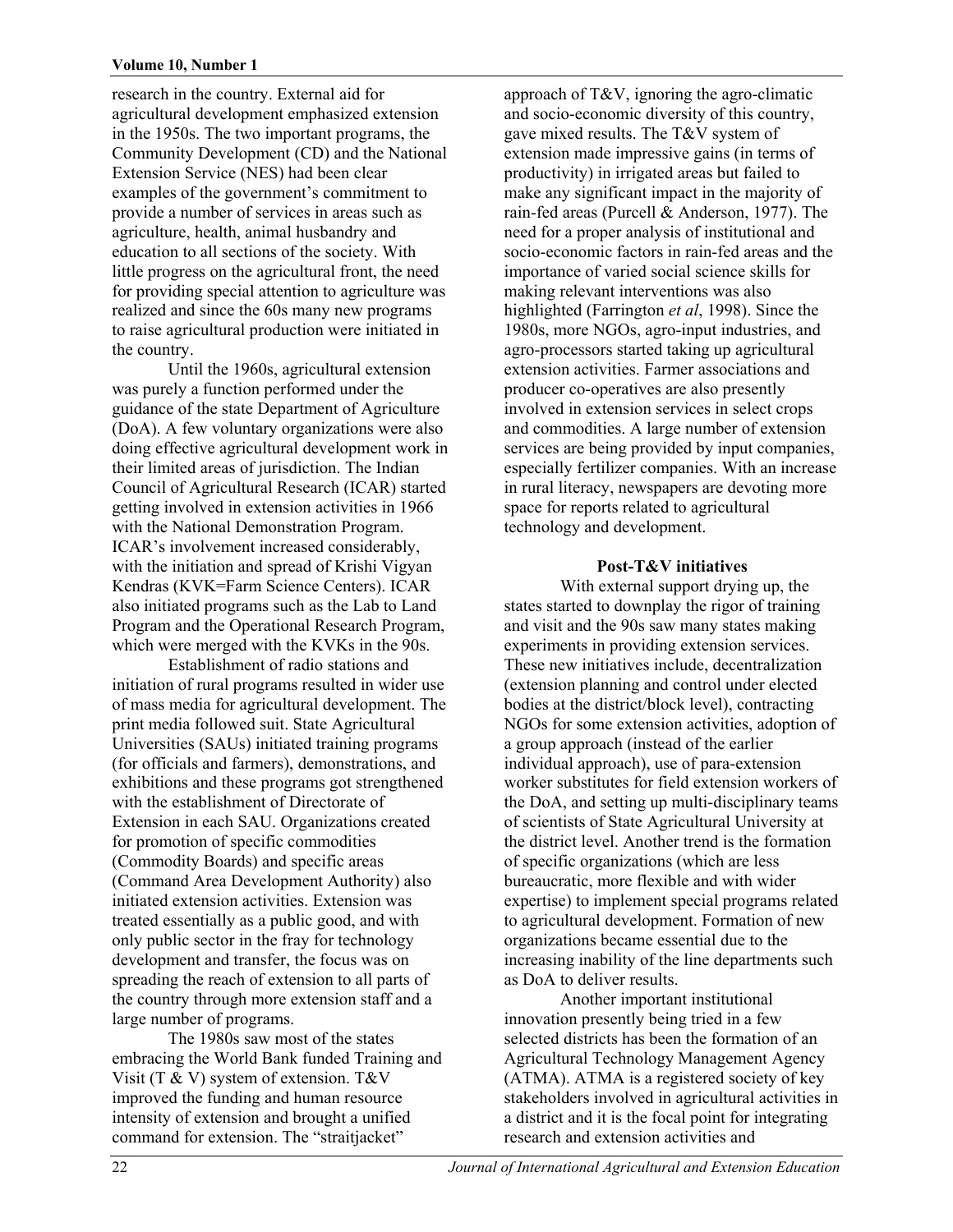decentralizing the management of the Public Agricultural Technology System. As a society, ATMA can receive and expand project funds, enter into contracts and agreements and maintain revolving accounts that can be used to collect fees and thereby recovering operating costs (National Institute of Agricultural Extension Management, 1999). The ATMA plans and implements programs based on a Strategic Research and Extension Plan prepared at the district level, and also based on suggestions from the Farmers Advisory Committee. ATMAs are encouraged to recover at least parts of their operational expenses by selling services. The preliminary experiences of some of the ATMAs have been encouraging. One of the very recent initiatives taken by the government is to launch agri-clinics. The plan is to establish 5000 agriclinics through unemployed agricultural graduates, which is about one for 20,000 farmers. The program is financed through bank loans, while the government would provide 25% of the cost as a subsidy. The agri-clinics would provide testing facilities, diagnostic and control services, and all kinds of agri-consultancy services, on a payment basis.

# **Current Status**

A number of organizations are currently providing extension services in the country. Their presence is however highly skewed towards well-endowed regions and the intensity in terms of expenditure, human resource allocation, and contacts vary widely (Table 1). The table reveals that only three agencies have a significant presence in extension, namely the state Department of Agriculture (DoA), farmer associations, and producer co-operatives. Except these and the Krishi Vigyan Kendra, others spent less than Rs. 1(US \$ 0.02) per hectare for extension activities. The contact intensities are

the highest in farmer associations, followed by producer co-operatives. Only producer cooperatives, farmer associations and DoA have reasonably good technical manpower: cultivator (TC) ratio (at least one technical person for less than 1,500 farmers). Farmer associations and producer co-operatives exist only for few crops/commodities. But wherever they exist, they are the most effective in reaching farmers producing these crops/commodities. Farmer associations and producer co-operatives manage mostly with their own funds and still are high on spending for extension. Initiating, sustaining, and promoting farmer organizations should thus be a high priority for public sector extension in India.

The main extension function performed by DoA officials is the delivery of technical messages to individual farmers or farmers groups through visits to specific locations in the officials' areas. These visits are not regular because of pre-occupation with implementation of a number of central and state sector schemes having input/subsidy delivery. Performance of the DoA is also adversely affected by depleting operational support and poor technical background of the majority of its employees. However, the DoA is the only institution available throughout the country for farmers to consult for information, though their role in delivering information in non-food grain crops is limited. The DoA is still the primary source of information for the majority of farmers though their satisfaction with this service varies widely. Farmer dependence on other farmers and input dealers as sources of information continues to be high (Sulaiman & Sadamate, 2000). Other government departments, such as Animal Husbandry and Horticulture give some attention to extension, but their main focus is on health care or distribution of seeds.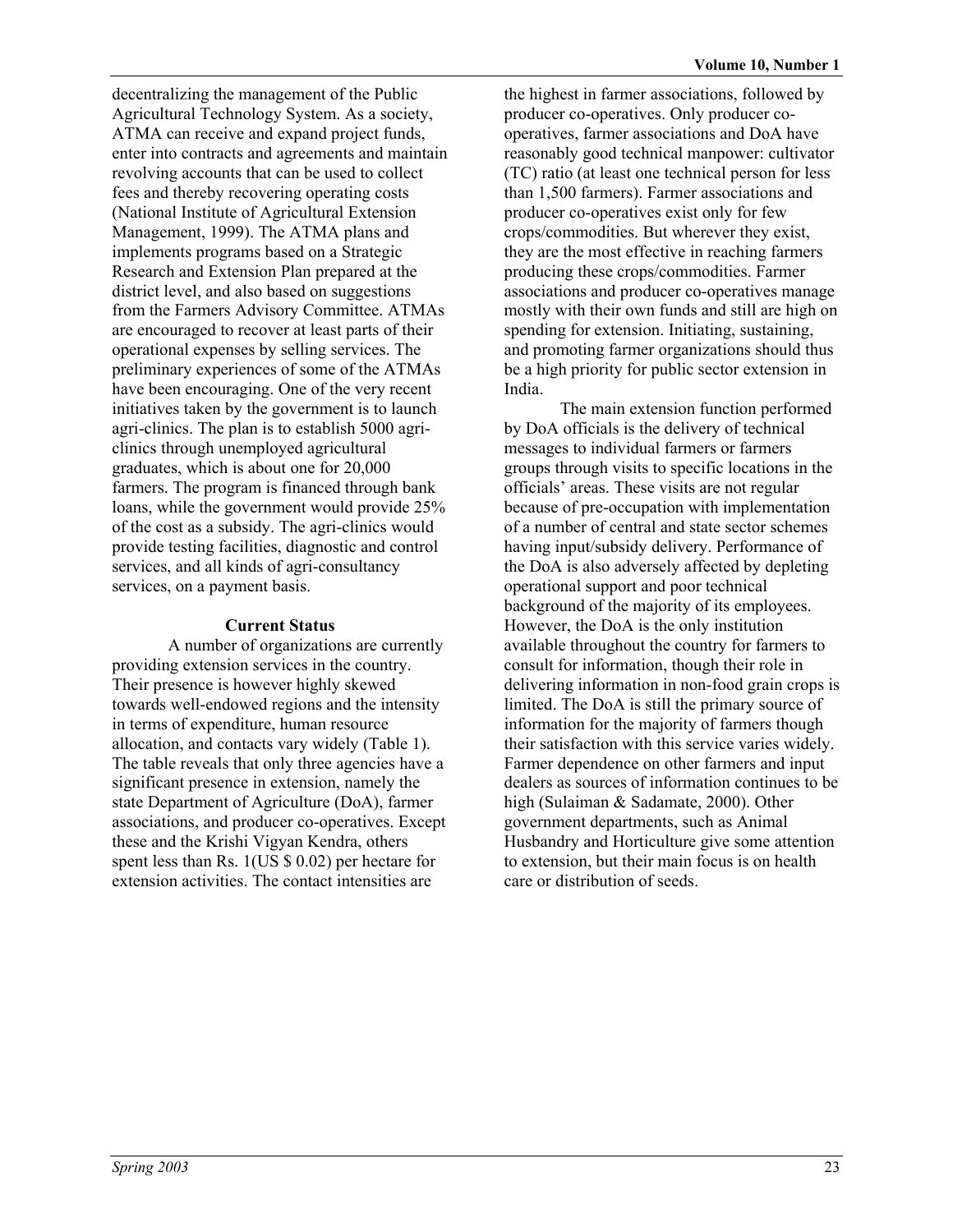#### **Volume 10, Number 1**

#### Table 1

| Terjormance marcators of extension organizations (Average) |                          |                               |           |                          |                  |
|------------------------------------------------------------|--------------------------|-------------------------------|-----------|--------------------------|------------------|
|                                                            |                          | Extension expenditure (Rs/ha) |           |                          |                  |
|                                                            | $(Rs. 1=0.02$ US Dollar) |                               |           |                          |                  |
|                                                            | Excluding                |                               |           | <b>Contact Intensity</b> | Tech. Manpower:  |
| Organization                                               | Total                    | Salary                        | Extension | (hr/target pop.)         | Cultivator ratio |
| Department of Agriculture                                  | 44.94                    | 4.57                          |           | 0.400                    | 1:1332           |
| Directorate of Extension                                   | 0.74                     |                               |           | 0.010                    | 1:63500          |
| Krishi Vigyan Kendras                                      | 5.58                     | 4.21                          |           | 0.090                    | 1:54255          |
| <b>Farmer Associations</b>                                 |                          |                               | 46.97     | 3.010                    | 1:1080           |
| Producer Co-operatives                                     |                          |                               | 34.10     | 1.960                    | 1:928            |
| Research Institute                                         |                          |                               | 0.24      |                          |                  |
| <b>Input Companies - Seeds</b>                             |                          |                               | 0.53      | 0.002                    | 1:57823          |
| Input Companies - Fertilizer                               |                          |                               | 0.47      | 0.014                    | 1:5,41723        |
| <b>NGOs</b>                                                | 18.59                    |                               |           | 0.490                    | 1:13871          |
| <b>Consultancy Services</b>                                |                          |                               |           | 0.013                    | 1:96555          |
| Commodity Board                                            | 824.20*                  |                               |           | 0.570                    | 1:2876           |
| <b>Marketing Boards</b>                                    | 0.19                     |                               |           | 0.002                    | 1:492800         |
| Media-AIR                                                  | 0.15                     |                               |           |                          |                  |
| Media-Print                                                | 1.73                     |                               |           |                          |                  |

*Performance indicators of extension organizations (Average)* 

*Note*. \*A good amount of this funding goes to subsidies and administrative expenses.

From "Privatizing agricultural extension in India" by V. R. Sulaiman and V. V. Sadamate, 2000, Policy paper 10, New Delhi: National Centre for Agricultural Economics and Policy Research.

Farmer associations and producer cooperatives provide a large number of services, including extension, to farmers. The case is the same for Commodity Boards. The field extension activities of the Directorate of Extension of the State Agricultural Universities, agricultural colleges, and research stations of SAU/ICAR are restricted to a few villages around their location. KVKs are organizing a number of vocational training programs for farmers. ICAR is presently establishing 40 Agricultural Technology Information Centers (ATIC) attached to SAU/ICAR institute, wherein a single window facility provides farmers with information, inputs, and services. The service of ATIC could be optimally used by only those residing in the district or nearby districts and their location within public sector institutions often prevents transfer of information and technologies developed outside the public sector organizations.

NGOs are involved in a number of activities. With very few exceptions, most of the NGOs are small and their activities, though intensive, are restricted to a few beneficiary farmers or at the most to a few villages. Consultant services providers are few and are mostly private ventures found in high value

crops. The potential of media is under-utilized at present, but agricultural programs of some of the private TV channels and print media have high impact as source of information. The use of the Internet for providing information is starting, and the National Institute for the Management of Agricultural Extension is taking a lead in this direction (National Institute of Agricultural Extension Management, 2001). Input companies do not have full-time extension staff. Their marketing staff organizes extension activities such as demonstrations, seminars, etc. with the support of dealers and at times in collaboration with DoA.

#### **Towards a Pluralistic Extension Approach**

As seen from earlier discussions on post T&V initiatives, there have been many attempts to deliver extension service through organizations other than the DoA and State Agricultural Universities. A search for alternate delivery and financing mechanisms began with the increasing realization that "public extension by itself cannot meet the specific needs of various regions and different classes of farmers" (Department of Agriculture and Co-operation, 2000). The draft policy framework for Agricultural Extension also says that "the policy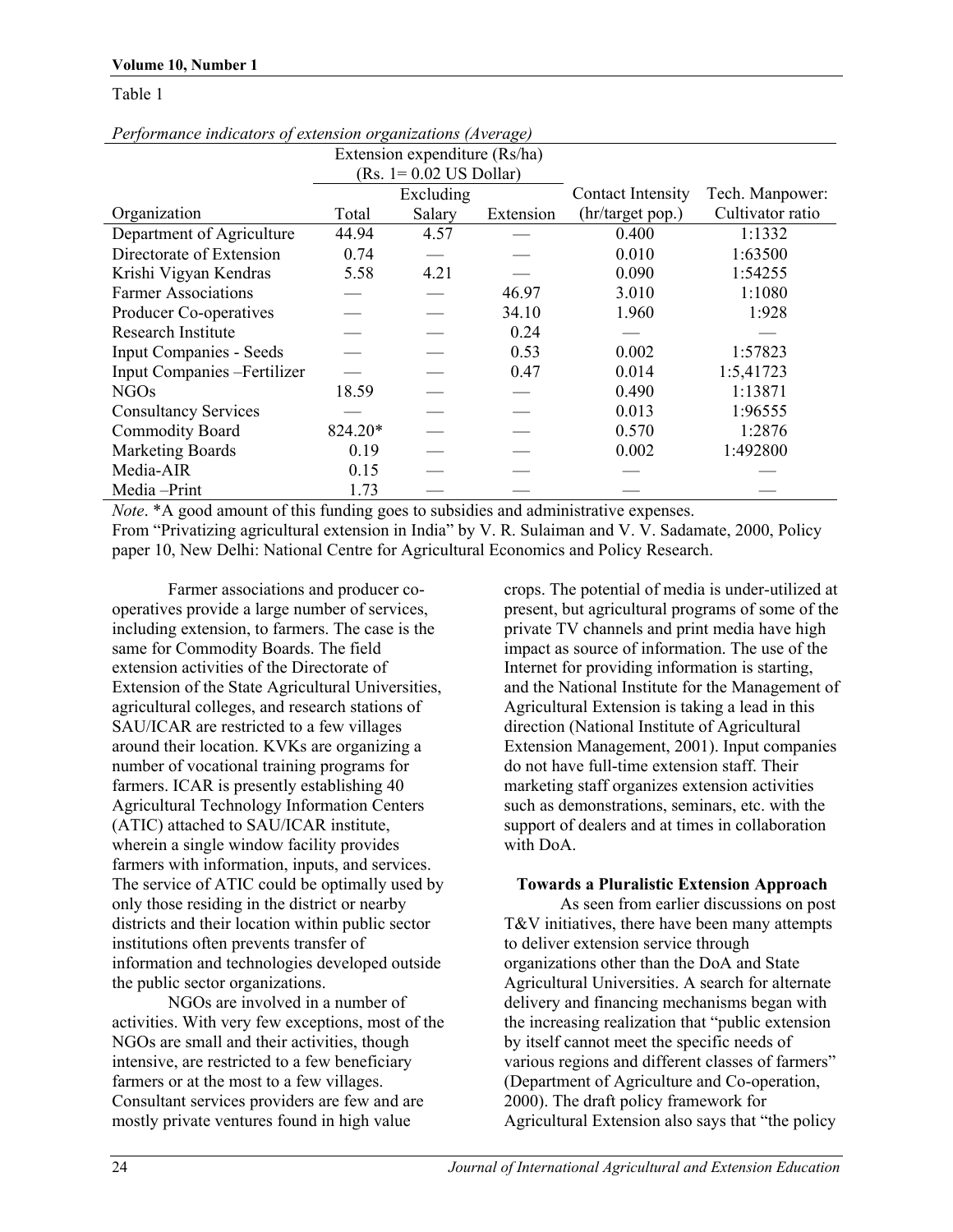environment will promote private and community driven extension to operate competitively, in roles that complement, supplement, work in partnership and even substitute for public extension" (Department of Agriculture and Co-operation, 2000).

Though the above policy declaration seems to portray a genuine response to the changing times, the level of preparedness by the public sector to work in a multi-institutional environment does not look encouraging. The collaboration of government and nongovernmental organizations for sustainable agricultural development experimented in Rajasthan revealed a number of issues, including the pervasive perception in government that NGOs should merely be contracted to provide services, but a perception among NGOs that their strength lies more in mobilizing people to make demands on the system (Alsop et al., 2000). Though the private sector involvement in agricultural extension is not uniform across the country, there are several districts where a number of organizations providing diverse services are working in isolation without any level of interaction. While restructuring extension to operate effectively in an increasingly multi-institutional era, the following aspects need to be kept in view.

## **Changing Nature of Indian Agriculture**

Despite its past achievements, Indian agriculture continues to face serious challenges because of the ever-increasing population, declining land and water availability and degradation of natural resources. A generally unfavorable price regime and low value addition have resulted in abandoning of farming and increasing migration from rural areas. Changes in recent years, not least the increasing penetration of markets into rural areas and the need to tailor products to ever more stringent market requirements mean that extension support must now address a broader range of aspects, including:

- 1. What technological options can be used profitably in his/her situation keeping in view the potential resource constraints in terms of land, capital, labour and knowledge?
- 2. How to manage various technologies? (How to make optimal use of new inputs on the farm?)
- 3. How and when to change farming systems? (Diversifying from crop production to mixed farming or vegetable or animal production.)
- 4. For which type of products is there a good demand in the market?
- 5. What are quality specifications for the produce and how to achieve them? (e.g., for export markets, organic farming)
- 6. How, when, where, and under which conditions to buy inputs and sell products?
- 7. How to make decisions collectively on resource use and marketing?
- 8. How to find quickly the most relevant and reliable knowledge and information?
- 9. What are the feasible off-farm income generation options available for members of the farm family and how could they depend on them?
- 10. What are going to be the implications if input subsidies are phased out and or if the trade in agricultural products is liberalized? (van den Ban, 1998)

Though many of the above mentioned aspects have been always relevant, public sector extension has been focusing only on the dissemination of production technologies, but this approach is no longer sufficient. The current priorities of Indian agriculture include conservation of soil, water and bio-diversity; diversification to horticulture; value added products; development of rural infrastructure and agro-enterprises; and creation of employment in rural areas (Department of Agriculture and Co-operation, 2002). To make good decisions, farmers need information from different sources and often need help to integrate the information. Due to its sole dependency on knowledge and information mainly from SAUs and to some extent from ICAR institutes, public sector extension continues to provide information only on technologies generated in these research stations and passed on to farmers.

The emphasis continues to be on food grains, though broad basing of agricultural extension (including messages for other crops/enterprises) is an accepted philosophy. Public extension should give increasing attention to access and integrate information and expertise from a wider range of sources (e.g., private sector laboratories, farmers, NGOs, processors, market analysts, traders, and consumer groups), to meet the changing needs of farmers. No other organization other than the state Department of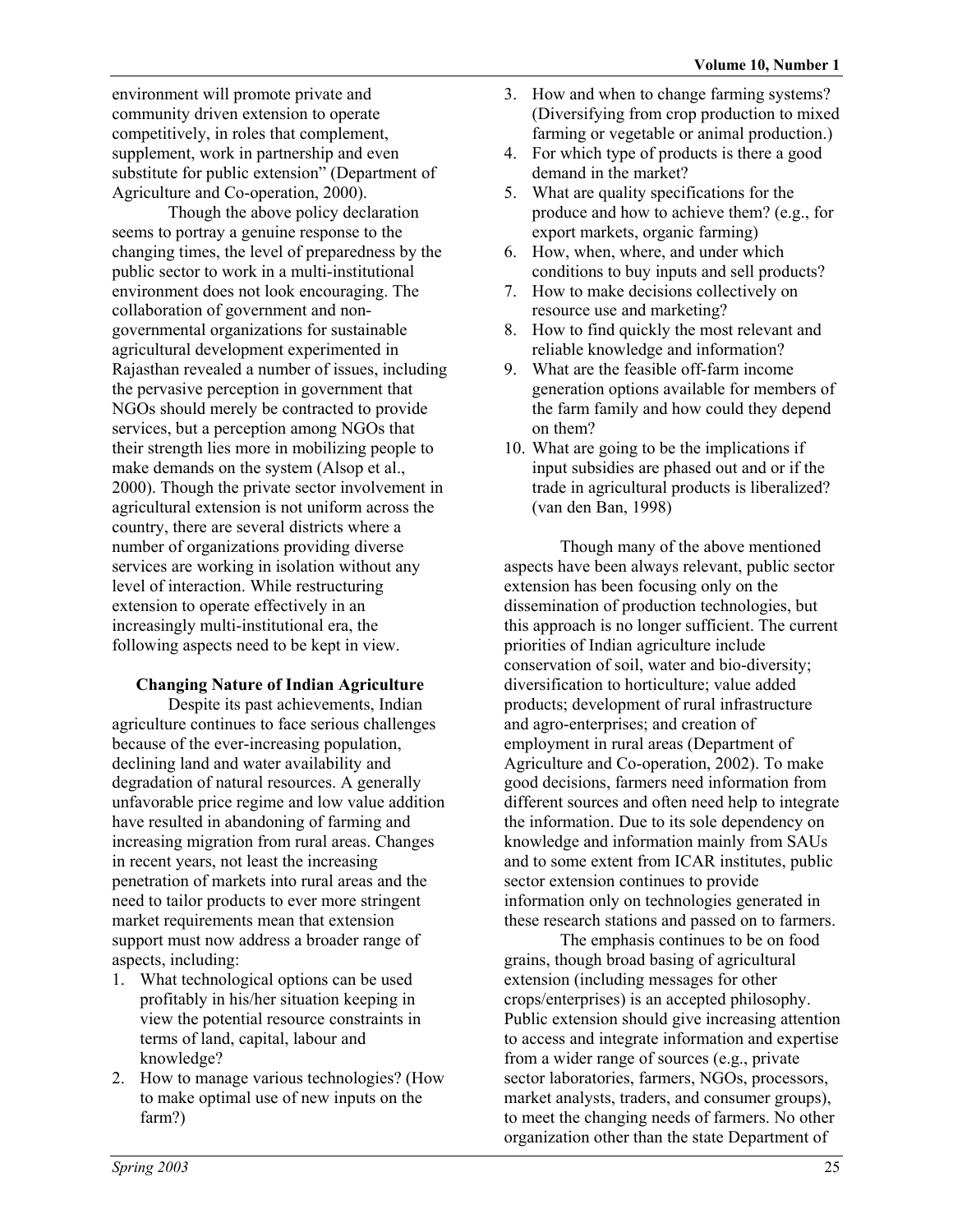#### **Volume 10, Number 1**

Agriculture has the overall capacity to play this role in the Indian context. Moreover, it is virtually impossible for the majority of small farmers in the country to contact a number of organizations to obtain all this information.

## **Willingness to Pay**

Almost all services provided by public sector extension have been traditionally free. However, the situation started changing since late 80s. Making clients pay at least a part of the cost of providing service became a part of the government thinking. The increasing costs of providing services and the government's unwillingness to fully support extension activities forced many organizations in the public sector such as DoA, research organizations (ICAR and SAUs) and training organizations (KVKs) to identify services that could generate resources. Thus services, such as soil testing and input cost of field demonstrations came under a payment basis. As more farmers started to diversify to other crops than food-grains, their requirement for agricultural information changed qualitatively. The DoA has been focusing over the years on food-grains and their expertise on other crops and enterprises is limited. In response to this growing demand, at least in a few places, individuals and organizations have been coming forward to provide consultancy services for a fee.

In a study conducted among 720 farmers from three states of India, Sulaiman and Sadamate (2000) found that about 48% of farmers expressed willingness to pay for agricultural information. The marketing approach followed by Ingram (1992) was used to understand the willingness of farmers to pay for extension services. In this method, farmers' opinion on extension services and pricing policies are elicited through personal interviews. To identify the variables that are important in discriminating between those who are willing to pay and those not willing to pay and to classify them, on the basis of differences in the selected characteristics, the linear discriminant function was used (Sulaiman & Jha, 2000). Farmers' willingness to pay has not been uniform across producers. The level of satisfaction with the primary source of information was found to be the most important factor that discriminates farmers who are willing and not willing to pay for extension services (lower the satisfaction

with the primary source of information, the more willingness to pay for quality extension services from elsewhere if made available). Other important variables are those related to area and income. Farmers having higher total area and higher area under non-food grains were more willing to pay for better quality agricultural information. The majorities of subsistence farmers growing food grains in India have difficulty in paying for extension and need to be supported through public funded extension.

Farmers were found to be willing to pay for quality extension services in the area of plant protection and training programs. One important condition for the paid services is the farmers' insistence on field visit based advice. Farmers as a group are also willing to share the costs for bringing expert advice. The willingness to pay among farmers was more in non-food grain crops, especially, horticultural crops (fruits, vegetables, flowers and spices) and oilseeds.

Considerable scope exists for initiating paid extension services in agriculture. DoA and other agencies in the public sector should initiate problem-solving consultancy services and needbased training programs, especially in non-food grain crops. To begin with, these services could be provided at the district or sub-district level by pooling the expertise of more qualified and trained personnel available with the DoA and the SAUs. The fees collected could be a potential source of funds for the DoA to meet its declining operational funding.

Though roughly 50% of the sample farmers are willing to pay for quality services, it should be borne in mind that pay-worthy services are generally absent in India. In most of the rain-fed and far-flung districts, even the DoA has difficulties in maintaining a minimum number of field staff for routine activities. The challenge is therefore in creating quality services to meet the increasing demand. The government can facilitate emergence of quality services through creation of new units within the DoA or through strategic placement of its funds with other extension providers.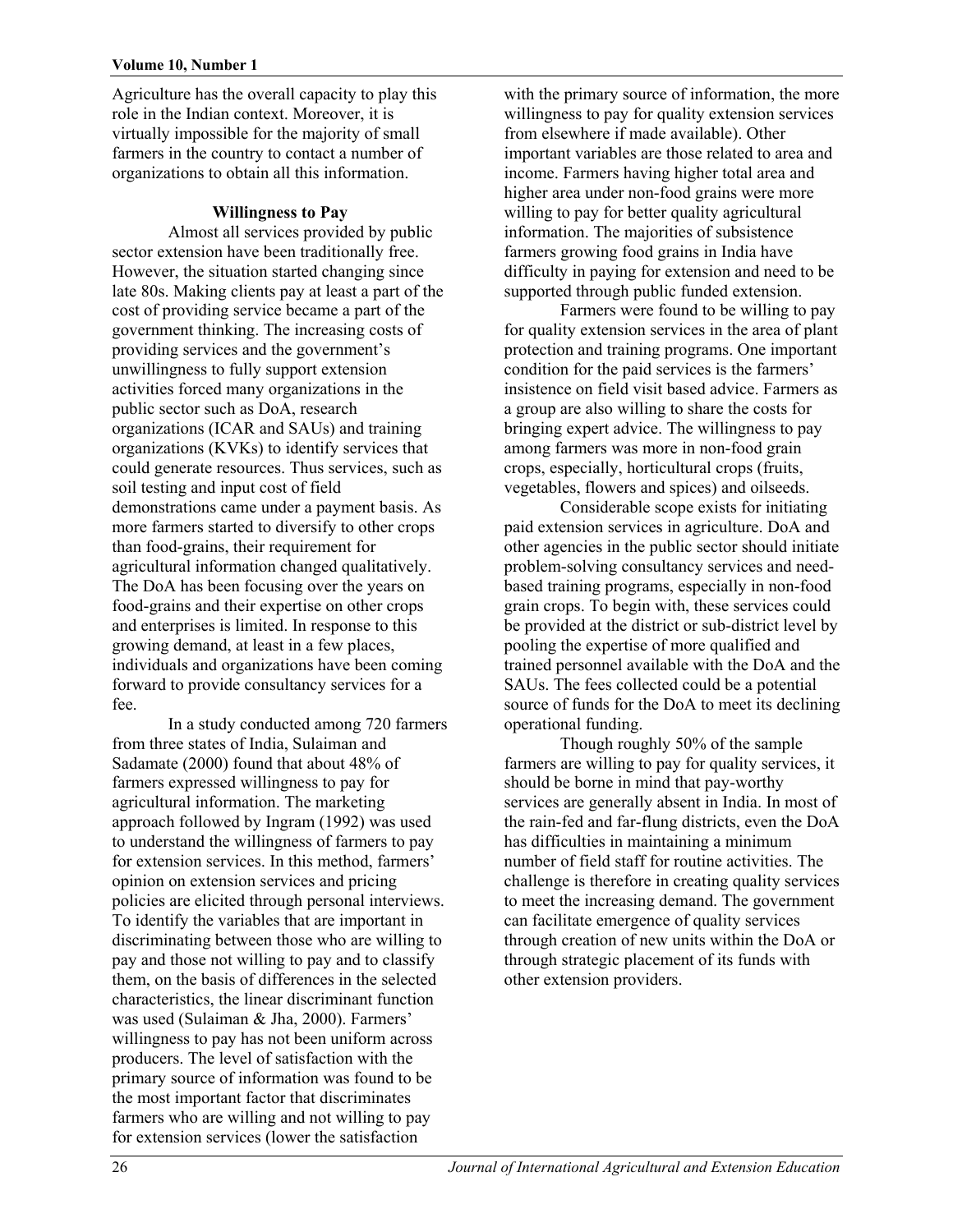## **Extension's Role in the Changing Indian Context**

Extension has to perform a muchexpanded role than what it had been performing hitherto. Farmers need a wide range of services related to technology (production and processing), quality, access to markets, price information, and business development. Public sector extension also has to improve the ability of farmers to collectively find solutions to their problems. Public sector extension has to initiate, nurture, and network existing and new institutions to provide a broad range of services. The DoA, which should have ideally performed this role, is unfortunately not organized to do so. Studies that examined Research-Extension linkages have clearly shown the difficulties of maintaining linkages between the research and the extension systems (Kaimowitz, 1991). The organizational structure of the government extension machinery was designed about four decades ago with the objective of increasing food grain production. There is a need to restructure the DoA with new expertise and skills and with a new set of operational procedures, which are less hierarchical and more flexible, to respond to the emerging needs of farmers at the local level and to improve the cooperation among different government departments and other development agencies.

Extension needs to take up increasingly the role of enabler, though its role as a doer should also continue but in a qualitatively different way. The first step could be the identification of the different elements in the Agricultural Knowledge and Information System and redesigning this system in a way that information flow among these elements is improved (Sulaiman & Hall, 2002). Clearly this redesign is something that has to be devised locally with arrangements evolving over time and requires a learning approach where interventions are inherently experimental and iterative. Designing extension organizations as learning organizations (van den Ban, 1997) is

important. Indian farmers have limited possibilities to influence the quality of the services provided by extension organisations as it continues to be funded fully by the government. Katz (2002) noted based on experience with extension in many countries that this inability to influence public sector extension is related to the way extension is funded. Creation of alternate organisational structure such as ATMA with participation of different stakeholders to decide extension priorities and to generate resources for extension is expected to make the extension agenda farmer accountable. Public sector extension however needs to have a wide range of competencies to perform new roles.

## **Future Roles and Competencies**

Extension needs to expand its role from technology transfer to include roles such as problem solving, education, and human development. To perform these roles, it needs an increasing level of skills (van Beek, 1997). None of these four functions should be left out when designing or evaluating an extension project. To remain relevant and useful in the years to come, the public sector extension system has to strengthen its understanding on technology, markets, prices, and policies either by recruiting specialists or by contracting out these services (Figure 1). Extension systems should also have competence in evaluating a wide range of information and communicating this information to farmers through a wide range of media. Apart from obtaining and integrating information from a number of sources for providing information, extension has to provide solutions to specific field problems and initiate measures to organize farmers. Extension staff needs an increasing level of social science skills related to group formation, leadership development, conflict resolution, and inter-group negotiation to work effectively in mobilizing and organizing farmer groups.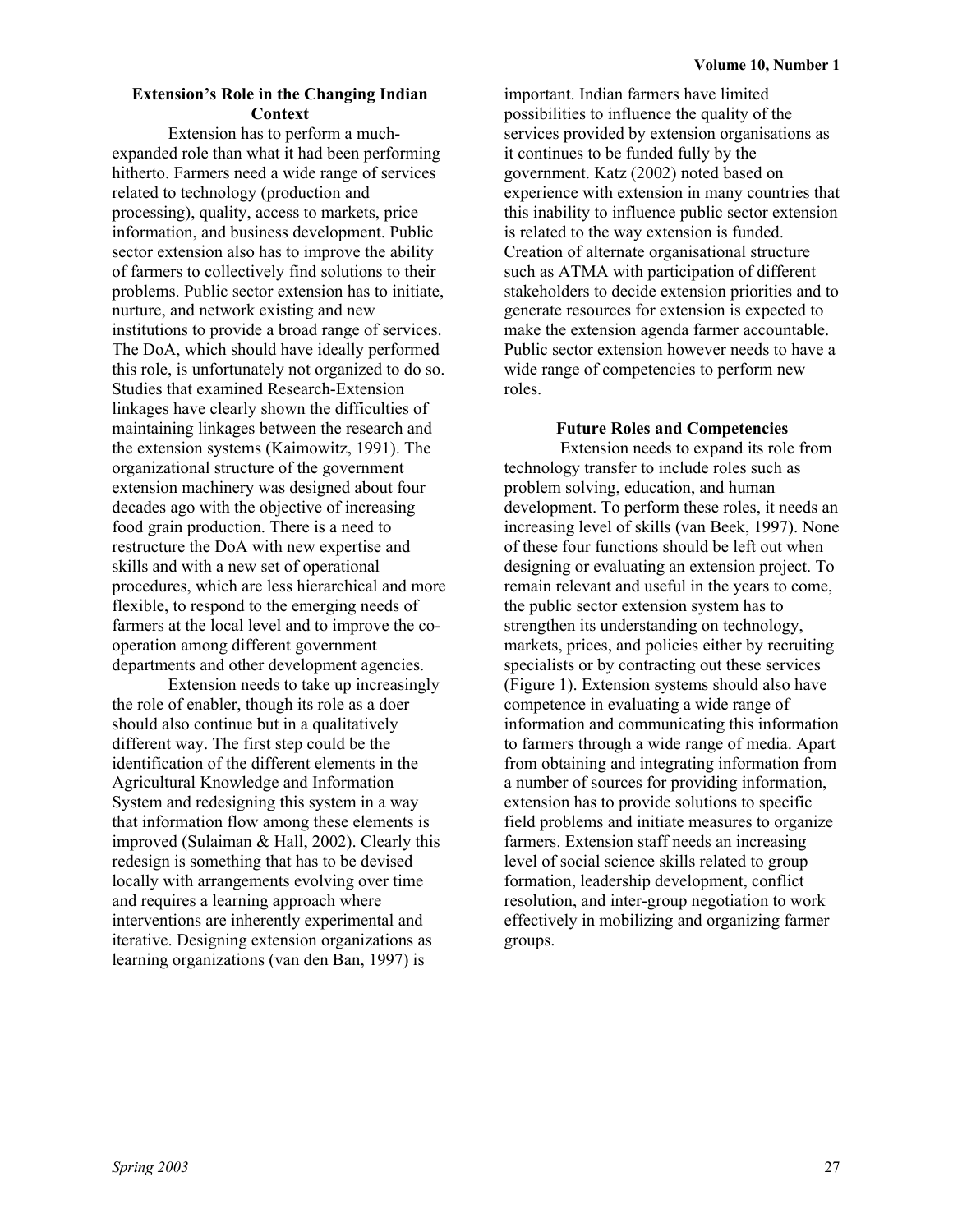

*Figure 1*. Future roles and competencies for extension.

From "Agricultural extension in India: The next step," by V. R. Sulaiman and A.W. van den Ban, 2000, Policy brief 9. New Delhi: National Centre for Agricultural Economics and Policy Research.

To perform these new roles, public sector extension needs a sound human resource management strategy including a clear analysis of the present and future knowledge and skills needed by the organizations, job design for individuals and teams, matching qualifications with the position required, clear policies on recruitment, selection, placement and promotions and types of training required on the job. Human resource development has been much talked about and the time is ripe for a continuous HRD program to be put in place. But the background and expertise of trainers need emphasis. In several cases, posts of trainers are being filled through promotion from the lower ranks of the DoA. Freedom to hire necessary expertise from other institutions has not been successful due to a low honorarium and lack of adequate funds. Creating autonomous training institutions may help in obtaining experienced and capable faculty for training extension staff.

### **Organizational and Management Reform**

Organizational and management reforms are long over due in the public extension system. The needed reforms include decentralization of responsibility; delegation of authority to district managers and teams; autonomy in routine decision making; project-based funding; jurisdiction for contracting out services, expertise and facilities; and a separate budget for operational expenditure. These recommendations necessitate a reduction in the number of programs designed by the central government and implemented under uniform operational guidelines. More flexibility is now given to states to choose central sector programs. This flexibility needs to be extended to the district and block levels. It would be worthwhile to conduct a professional Organizational, Management and Financial review of the DoA at the state and district level to develop systems for improved performance. Performance evaluation of externally funded extension programs would also help to identify factors contributing to successful performance.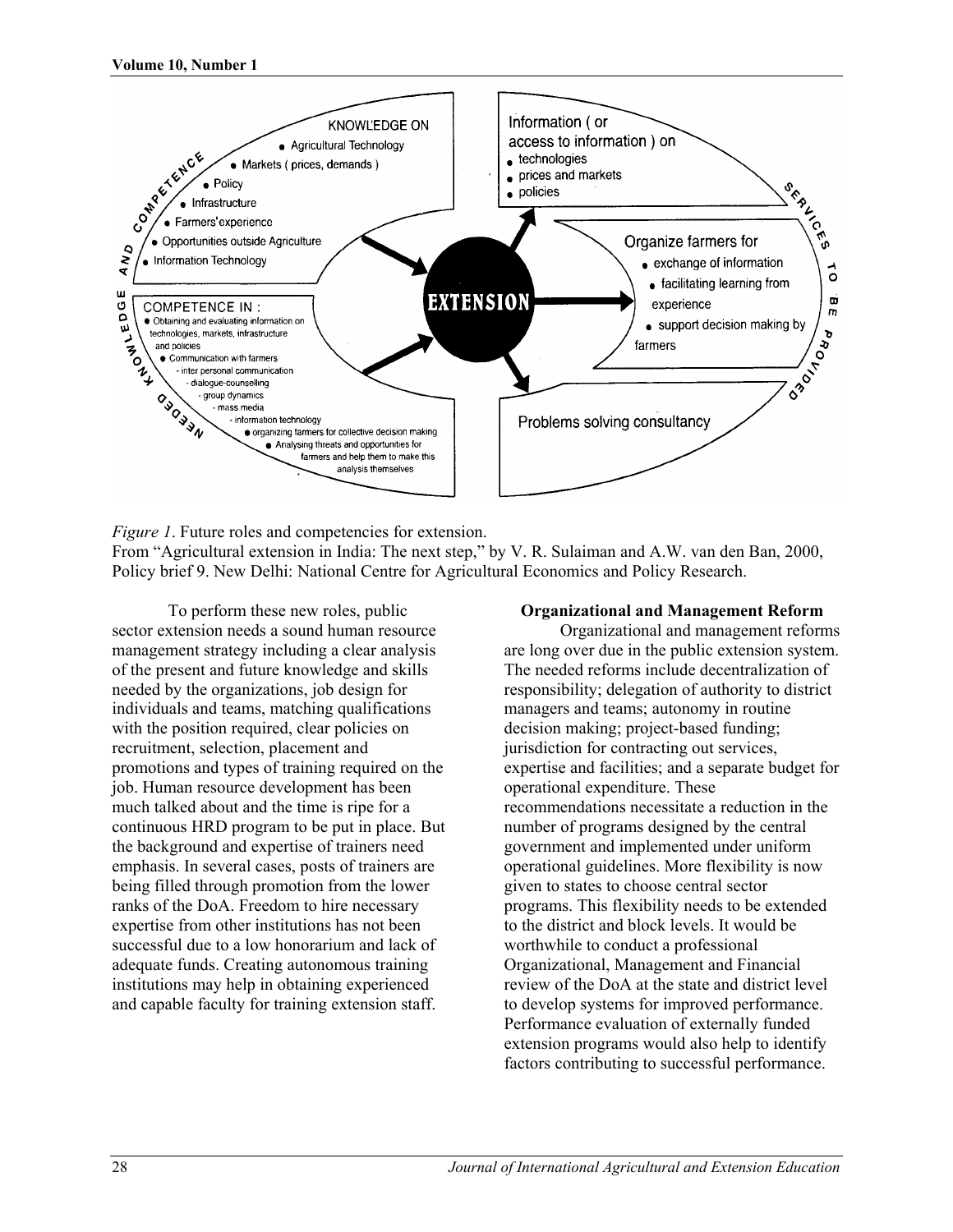## **Conclusions**

Public sector extension has to play a much greater role in the changing agricultural situation in India than it has played so far. Public sector extension has to provide information and advice to farmers not only on technologies, but also on solutions to specific field problems, markets, prices, quality, and implications of policy changes. Public sector extension also has to organize farmers to take collective action to adopt new technologies, solve problems, and increase income from agriculture. To perform these roles, public sector extension has to reorganize its structure and functions by embracing wider expertise, decentralizing management, and nurturing a culture of organizational learning. A large number of organizations are currently providing extension services in the country. Public sector extension could considerably improve its effectiveness through developing partnership with many of these new organizations that have emerged in the extension scene in the last two decades. Both economic and social reasons justify public financing of extension in the Indian context, but some of these services could be better delivered outside the public machinery.

The same is the case with many developing countries which are also experimenting with options for financing agricultural extension (Beynon *et al,* 1998; Katz, 2002). Attempts to enhance the capacity of national extension systems in these countries should take into consideration the diversity of organisations that are providing different extension services and the potential for improving the relationships among them. Several opportunities for the successful integration of the efforts of public and private organizations for funding and delivering extension services exist. Extension managers and policy makers needs to explore these options for providing better extension services to farmers to meet the emerging challenges.

*Note*. A previous version of this paper was presented at the 15<sup>th</sup> European Seminar on Extension Education in Wageningen, the Netherlands (29-8-2001).

#### **References**

- Alsop, R., Gilbert, E., Farrington, J., & Khandelwal, R. (2000). *Coalitions of interest: Partnership for process of agricultural change.* New Delhi: Sage publications.
- Beynon, J., Akroyd, S., Duncan, A., & Jones, S. (1988). *Financing the Future Options for Agricultural Research and Extension in Sub-Saharan Africa,* Oxford, England: Oxford Policy Management.
- Department of Agriculture and Co-operation. (2000). *Policy framework for agricultural extension* (draft). New Delhi: Extension Division, Department of Agriculture and Co-operation, Ministry of Agriculture, Government of India.
- Department of Agriculture and Co-operation. (2002) National Agriculture Policy, Retrieved May, 2002 from http://agricoop.nic.in/agpolicy02.htm.
- Farrington, J., Sulaiman, R. V., & Pal, S. (1998). *Improving the effectiveness of agricultural research and extension in India; An analysis of institutional and socio-economic issues in rain-fed areas,*  Policy paper 8, New Delhi: National Centre for Agricultural Economics and Policy Research.
- Ingram, P. (1994). The United Kingdom Experience in the Privatization of Extension. In Cornellis de hann & Anderson, J.R. (Eds.) Public and Private Roles in Agricultural Development-Proceedings of the Twelfth Agricultural Sector Symposium, (pp-51-58). Washington, DC: The World Bank
- Kaimowitz, D. (1991). The evolution of links between extension and research in developing countries. In Rivera, W.M & Gustafson, D.J. (Eds.), *Agricultural extension: worldwide institutional evolution and forces for change,* New York: Elsevier.
- Katz, E. (2002). Innovative Approaches to financing extension for agricultural and natural resource management-Conceptual considerations and analysis of experience. Lindau: Swiss Centre for Agricultural Extension.